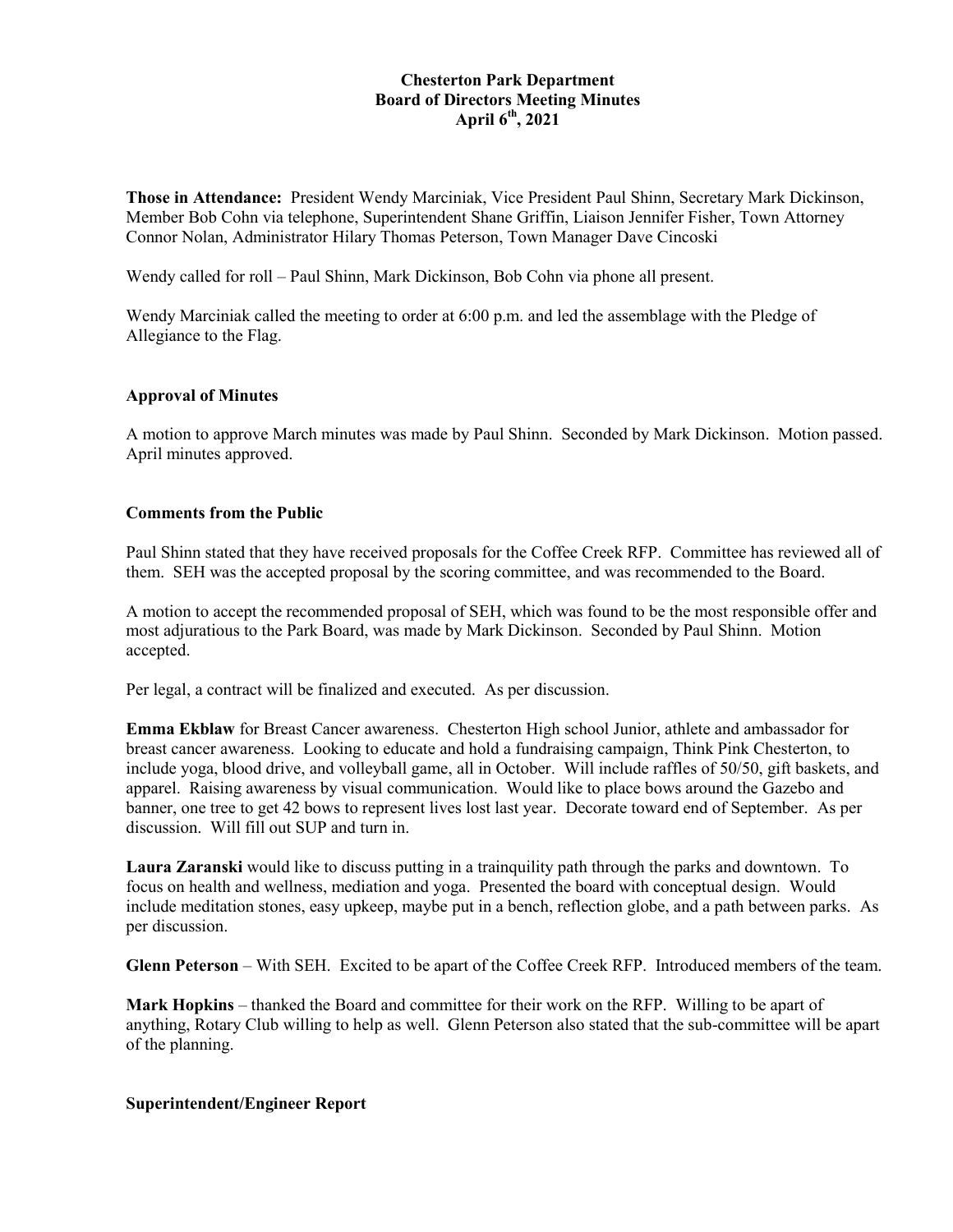Playgrounds have been inspected, security cameras have been fixed at Thomas Park bathrooms and replaced power supply. Fence is up at splash pad control box. James Armstrong is enrolled in the aquatics facility operator course to help with splash pad. Spoke with Chamber to organize the next rebuilding together for Coffee Creek cleanup. Attending job fair at the YMCA to look for summer help. The new numbers put in at shelters. PVC in for the soccer goals. Softball fields are ready for the season. Cleaning and getting restrooms ready, Hilary stated the water meters are being put in the next day, so bathrooms will be opened up soon. The new Christmas tree is being delivered tomorrow.

### **Comments from the Board**

Mark Dickinson asked Hilary to read out the email from Brad Pikula regarding the car show. Letter was read, intention is to host the monthly car show at Thomas Park every month. As per discussion. Per Town Manager and Legal, they need to submit a plan.

Mark also asked if the garden club has contacted the park. Also inquired about the LEL property? Shane replied that it was closed on and is now officially park property. Mark also thanked the scoring committee for their time and work in the RFP project.

Bob also thanked everyone involved with the RFP and congratulated SCH. Would encourage public and business participation.

Paul asked if the pickleball nets were available at the tennis courts. They are out for use according to Shane, he also spoke with Laura O'Dell about the summer fun program. Paul inquired about the softball program. Hilary responded.

Wendy asked about the trees in Dogwood. Shane stated they all fared well, other than some vandalism that happened to a few of them.

Hilary stated that Kona Ice has submitted a SUP to come into the Parks randomly to sell. Dave Cincoski stated that they would need a contract with Town Council.

A motion to approve Kona Ice pending approval from Town Council was made by Paul Shinn. Seconded by Mark Dickinson. Motion passed.

Hilary stated that Artistic Recovery Inc. submitted a SUP for the Hooked on Art Festival, for Sept. 18<sup>th</sup> in Thomas Park 8a-3p. Informed them that they would need to contact legal as well.

A motion to approve The Hooked on Art festival pending legal review and contract was made by Mark Dickinson. Seconded by Paul Shinn. Motion passed.

# **Approval of Claims**

A motion to approve April claims was made by Paul Shinn. Seconded by Mark Dickinson. Motion passed. April claims approved.

### **Adjournment**